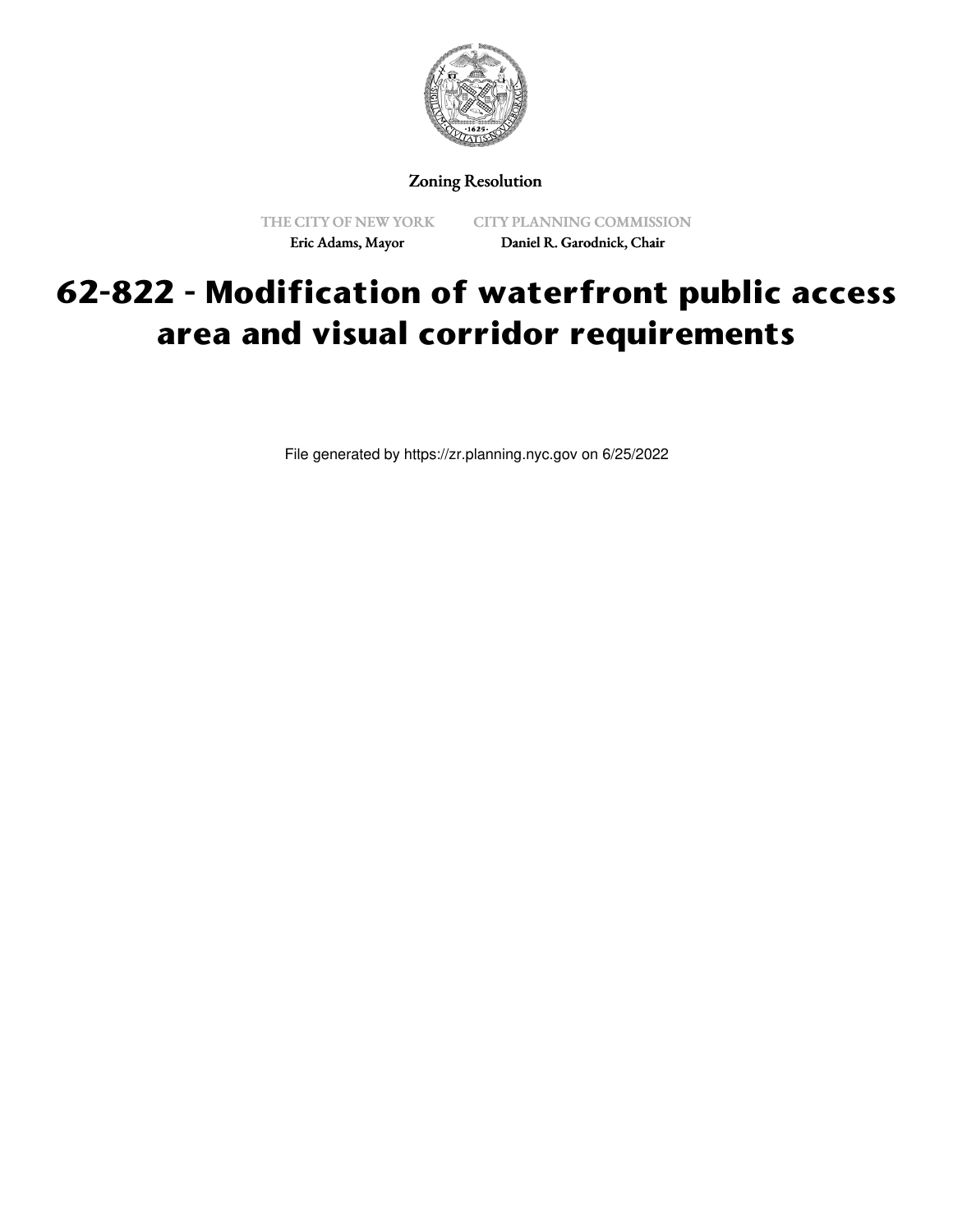## **62-822 - Modification of waterfront public access area and visual corridor requirements**

LAST AMENDED 2/2/2011

(a) Authorization to modify requirements for location, area and minimum dimensions of #waterfront public access areas# and #visual corridors#

The City Planning Commission may modify the requirements of Section 62-50 (GENERAL REQUIREMENTS FOR VISUAL CORRIDORS AND WATERFRONT PUBLIC ACCESS AREAS) and, in conjunction therewith, Section 62-332 (Rear yards and waterfront yards). The Commission may also authorize a portion or all of the required #waterfront public access area# to be provided off-site on an adjoining public property.

The Commission shall file any such authorization, pursuant to this paragraph (a), with the City Council. The Council, within 20 days of such filing, may resolve by majority vote to review such authorization. If the Council so resolves, within 50 days of the filing of the Commission's authorization, the Council shall hold a public hearing and may approve such authorization in whole or in part, with additional or modified restrictions or conditions, or disapprove such authorization. If, within the time periods provided for in this Section, the Council fails to act on the Commission's authorization, the Council shall be deemed to have approved such authorization.

- (1) In order to modify the location of #waterfront public access areas# and #visual corridors#, the Commission shall find that such areas, provided either on the #zoning lot# or off-site adjacent to the #zoning lot#, shall:
	- (i) comply with the required minimum dimensions and equal the required total area, in aggregate; and
	- (ii) due to their alternative location and design, provide equivalent public use and enjoyment of the waterfront and views to the water from upland #streets# and other public areas; or
- (2) In the event the Commission determines that there is no feasible way to provide equal alternative #waterfront public access areas# either on the #zoning lot# or off-site on an adjoining public property or to provide equal alternative #visual corridors#, the Commission may authorize a reduction in minimum dimensions or area, or may waive such requirements, provided that:
	- (i) such #development# would be impracticable, physically or programmatically, due to site planning constraints such as the presence of existing #buildings or other structures# or elements having environmental, historic or aesthetic value to the public; and
	- (ii) that the reduction or waiver of requirements is the minimum necessary.
- (b) Authorization to modify requirements within #waterfront public access areas#

The City Planning Commission may modify the requirements within the #waterfront public access area# provisions of Sections 62-513 (Permitted obstructions in visual corridors), 62-58 (Requirements for Water-Dependant Uses and Other Developments), 62-60 (DESIGN REQUIREMENTS FOR WATERFRONT PUBLIC ACCESS AREAS), inclusive, and 62-90 (WATERFRONT ACCESS PLANS), inclusive.

In order to grant such authorization, the Commission shall find that such modifications:

- (1) are necessary to accommodate modifications pursuant to paragraph (a) of this Section; or
- (2) would result in a design of #waterfront public access areas# that is functionally equivalent or superior to the